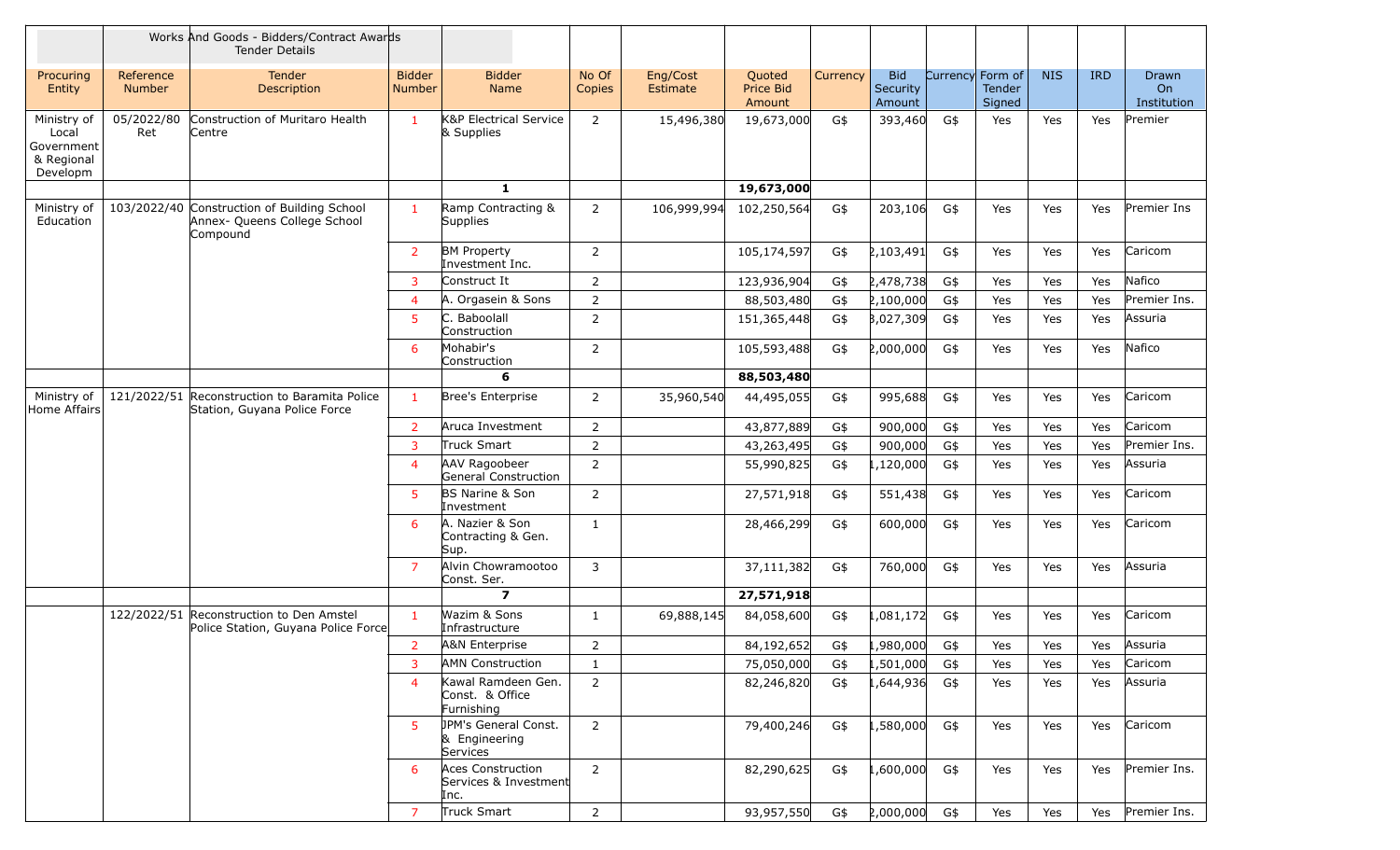|                     |                            | Works And Goods - Bidders/Contract Awards<br><b>Tender Details</b> |                                |                                                             |                 |                             |                               |          |                                  |        |                                      |            |            |                                        |
|---------------------|----------------------------|--------------------------------------------------------------------|--------------------------------|-------------------------------------------------------------|-----------------|-----------------------------|-------------------------------|----------|----------------------------------|--------|--------------------------------------|------------|------------|----------------------------------------|
| Procuring<br>Entity | Reference<br><b>Number</b> | <b>Tender</b><br>Description                                       | <b>Bidder</b><br><b>Number</b> | <b>Bidder</b><br><b>Name</b>                                | No Of<br>Copies | Eng/Cost<br><b>Estimate</b> | Quoted<br>Price Bid<br>Amount | Currency | <b>Bid</b><br>Security<br>Amount |        | Currency Form of<br>Tender<br>Signed | <b>NIS</b> | <b>IRD</b> | Drawn<br>O <sub>n</sub><br>Institution |
|                     | 122/2022/51                |                                                                    | 8                              | S&K Const. Consul.<br>Ser. & Gen. Sup. Inc.                 | 2               |                             | 90,131,690                    | G\$      | ,802,634                         | G\$    | Yes                                  | Yes        | Yes        | Caricom                                |
|                     |                            |                                                                    | $\mathsf{q}$                   | CB General<br>Contracting Services<br>Inc.                  | $\overline{2}$  |                             | 84,600,731                    | G\$      | 1,692,015                        | G\$    | Yes                                  | Yes        | Yes        | Nafico                                 |
|                     |                            |                                                                    | 10                             | AYN Const. & General<br>Services                            | 2               |                             | 95,052,460                    | G\$      | ,700,000                         | G\$    | Yes                                  | Yes        | Yes        | <b>GTM</b>                             |
|                     |                            |                                                                    | 11                             | Poanko Steel<br>Fabrication &<br>Construction               | $\overline{2}$  |                             | 76,000,030                    | G\$      | ,520,000                         | G\$    | Yes                                  | Yes        | Yes        | Premier Ins.                           |
|                     |                            |                                                                    | 12                             | K&J Persaud<br>Contracting Services                         | $\overline{2}$  |                             | 77,157,390                    | G\$      | 153,148                          | G\$    | Yes                                  | Yes        | Yes        | Caricom                                |
|                     |                            |                                                                    | 13                             | Ramoutar & Sons<br><b>Contracting Services</b>              | $\overline{2}$  |                             | 80,776,795                    | G\$      | 1,615,536                        | G\$    | Yes                                  | Yes        | Yes        | Assuria                                |
|                     |                            |                                                                    | 14                             | N&S General<br>Engineering &<br><b>Contracting Services</b> | $\overline{2}$  |                             | 85,956,400                    | G\$      | .600,314                         | G\$    | Yes                                  | Yes        | Yes        | Caricom                                |
|                     |                            |                                                                    | 15                             | NP Investment                                               | $\overline{2}$  |                             | 78,976,100                    | G\$      | 1,579,522                        | G\$    | Yes                                  | Yes        | Yes        | Premier Ins.                           |
|                     |                            |                                                                    | <b>16</b>                      | Navin & Sons<br>Construction                                | $\overline{2}$  |                             | 105,454,685                   | G\$      | 2,109,094                        | G\$    | Yes                                  | Yes        | Yes        | Assuria                                |
|                     |                            |                                                                    |                                | 16                                                          |                 |                             | 75,050,000                    |          |                                  |        |                                      |            |            |                                        |
|                     | 123/2022/51                | Rehabilitation to Ruimveldt Wharf,<br>Guyana Police Force          | $\mathbf{1}$                   | N&S General Eng. &<br>Contract. Ser.                        | $\overline{2}$  | 54,604,725                  | 50,171,284                    | G\$      | 1,003,426                        | G\$    | Yes                                  | Yes        | Yes        | Caricom                                |
|                     |                            |                                                                    | $\overline{2}$                 | M. Sukhai Contracting<br>Services                           | $\overline{2}$  |                             | 60,399,300                    | G\$      | ,360,000                         | G\$    | Yes                                  | Yes        | Yes        | Assuria                                |
|                     |                            |                                                                    | 3                              | 3S Legacy Cargo Fuel<br>Supplies, Mining &<br>Const.        | 3               |                             | 53,816,800                    | G\$      | 1,092,000                        | G\$    | Yes                                  | Yes        | Yes        | Nafico                                 |
|                     |                            |                                                                    | 4                              | <b>JKP Construction</b>                                     | 2               |                             | 59,846,430                    | G\$      | .,900,000                        | G\$    | Yes                                  | <b>Yes</b> | Yes        | Premier Ins.                           |
|                     |                            |                                                                    | 5                              | Dundas Equipment<br>Rental & Services<br>Inc.               | $\overline{2}$  |                             | 53,903,902                    | G\$      | 1,079,078                        | G\$    | Yes                                  | Yes        | Yes        | Caricom                                |
|                     |                            |                                                                    | 6                              | Memorex Enterprise                                          | $\overline{2}$  |                             | 89,151,984                    | G\$      | ,200,000                         | G\$    | Yes                                  | <b>Yes</b> | Yes        | Assuria                                |
|                     |                            |                                                                    |                                | Alvin Chowramootoo<br><b>Construction Services</b>          | $\mathbf{3}$    |                             | 52,527,300                    | G\$      | 1,092,000                        | G\$    | Yes                                  | <b>Yes</b> | Yes        | Assuria                                |
|                     |                            |                                                                    | 8                              | VR Construction Inc.                                        | $\overline{2}$  |                             | 69,497,715                    | G\$      | 1,389,954                        | $G$ \$ | Yes                                  | Yes        | Yes        | Caricom                                |
|                     |                            |                                                                    | 9                              | Navin & Sons<br>Construction                                | $\overline{2}$  |                             | 77,142,954                    | G\$      | 1,042,859                        | G\$    | Yes                                  | Yes        | Yes        | Assuria                                |
|                     |                            |                                                                    | 10                             | CB General<br>Contracting Ser. Inc.                         | $\overline{2}$  |                             | 46,939,229                    | G\$      | 938,785                          | G\$    | Yes                                  | Yes        | Yes        | Nafico                                 |
|                     |                            |                                                                    |                                | 10                                                          |                 |                             | 46,939,229                    |          |                                  |        |                                      |            |            |                                        |
|                     | 124/2022/51                | Reconstruction to Rosehall Police<br>Station, Guyana Police Force  | $\mathbf{1}$                   | Afran Ulla Building<br>Construction                         | $\overline{2}$  | 74,282,211                  | 74,248,734                    | G\$      | L,484,975                        | G\$    | Yes                                  | Yes        | Yes        | Premier Ins.                           |
|                     |                            |                                                                    | $\overline{2}$                 | Navin & Sons.<br>Construction                               | $\overline{2}$  |                             | 92,138,563                    | G\$      | 1,867,005                        | G\$    | Yes                                  | Yes        | Yes        | Assuria                                |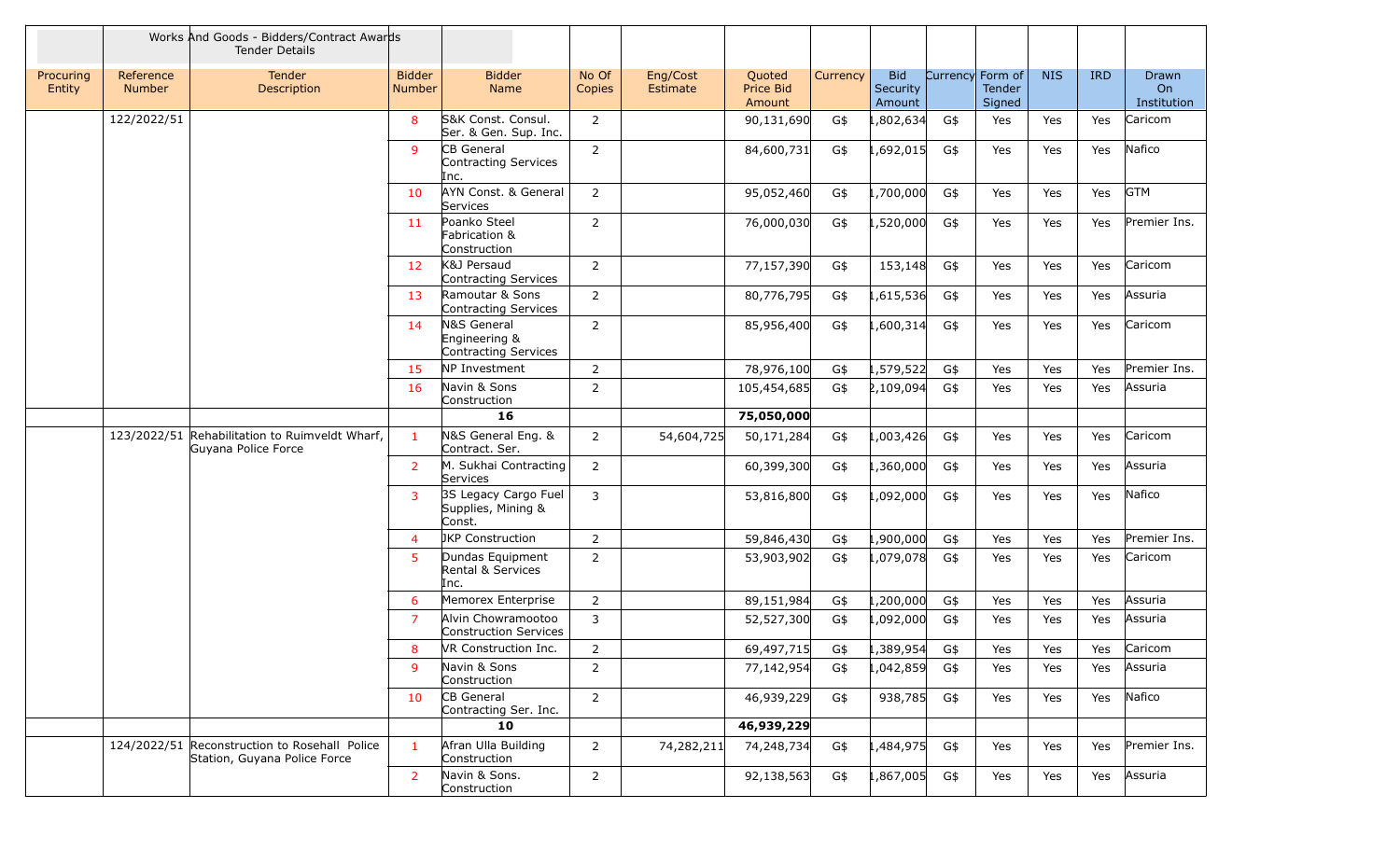|                                      |                            | Works And Goods - Bidders/Contract Awards<br><b>Tender Details</b> |                         |                                                             |                 |                      |                               |          |                                  |     |                                      |            |            |                                           |
|--------------------------------------|----------------------------|--------------------------------------------------------------------|-------------------------|-------------------------------------------------------------|-----------------|----------------------|-------------------------------|----------|----------------------------------|-----|--------------------------------------|------------|------------|-------------------------------------------|
| Procuring<br>Entity                  | Reference<br><b>Number</b> | <b>Tender</b><br>Description                                       | <b>Bidder</b><br>Number | <b>Bidder</b><br>Name                                       | No Of<br>Copies | Eng/Cost<br>Estimate | Quoted<br>Price Bid<br>Amount | Currency | <b>Bid</b><br>Security<br>Amount |     | Currency Form of<br>Tender<br>Signed | <b>NIS</b> | <b>IRD</b> | Drawn<br>On<br>Institution                |
|                                      | 124/2022/51                |                                                                    | 3                       | Alvin Chowramootoo<br>Const. Ser.                           | 3               |                      | 87,714,426                    | G\$      | ,600,000                         | G\$ | Yes                                  | Yes        | Yes        | Assuria                                   |
|                                      |                            |                                                                    | $\overline{4}$          | Quality Deliverer                                           | $\overline{2}$  |                      | 71,513,162                    | G\$      | .,430,263                        | G\$ | Yes                                  | Yes        | Yes        | Premier Ins.                              |
|                                      |                            |                                                                    | 5                       | Ramoutar & Sons<br>Contracting Services                     | $\overline{2}$  |                      | 75,952,971                    | G\$      | 1,519,059                        | G\$ | Yes                                  | Yes        | Yes        | Assuria                                   |
|                                      |                            |                                                                    | 6                       | Jagdish Persaud<br>Construction                             | $\overline{2}$  |                      | 99,580,860                    | G\$      | ,480,000                         | G\$ | Yes                                  | Yes        | Yes        | Nafico                                    |
|                                      |                            |                                                                    | 7                       | Rasheed Construction                                        | $\overline{2}$  |                      | 65,344,896                    | G\$      | ,306,898                         | G\$ | Yes                                  | Yes        | Yes        | Caricom                                   |
|                                      |                            |                                                                    | 8                       | AYN Construction &<br>Gen. Gen. Ser.                        | $\overline{2}$  |                      | 89,177,655                    | G\$      | ,800,000                         | G\$ | Yes                                  | Yes        | Yes        | <b>GTM</b>                                |
|                                      |                            |                                                                    | 9                       | Memorex Enterprise                                          | $\overline{2}$  |                      | 94,825,572                    | G\$      | .,900,000                        | G\$ | Yes                                  | Yes        | Yes        | Assuria                                   |
|                                      |                            |                                                                    | 10                      | Renish Construction &<br>Association                        | $\overline{2}$  |                      | 66,100,000                    | G\$      | 1,322,000                        | G\$ | Yes                                  | Yes        | Yes        | Assuria                                   |
|                                      |                            |                                                                    | 11                      | Panko Steel<br>Fabrication &<br>Construction                | $\overline{2}$  |                      | 7,009,030                     | G\$      | ,401,807                         | G\$ | Yes                                  | Yes        | Yes        | Premier Ins.                              |
|                                      |                            |                                                                    | 12                      | Kawal Ramdeen Gen.<br>Const. & Office<br>Furnis.            | $\overline{2}$  |                      | 76,288,977                    | G\$      | 1,525,780                        | G\$ | Yes                                  | Yes        | Yes        | Assuria                                   |
|                                      |                            |                                                                    | 13                      | S&K Const. Consul.<br>Ser. & Gen. Sup. Inc.                 | 2               |                      | 85,151,030                    | G\$      | 1,703,021                        | G\$ | Yes                                  | Yes        | Yes        | Caricom                                   |
|                                      |                            |                                                                    | 14                      | A. Nazier & Son<br>Contracting & General<br><b>Supplies</b> | $\overline{2}$  |                      | 95,371,935                    | G\$      | 1,910,000                        | G\$ | Yes                                  | Yes        | Yes        | Caricom                                   |
|                                      |                            |                                                                    | 15                      | N&S Gen. Eng. &<br>Contract. Ser                            | $\overline{2}$  |                      | 78,602,148                    | G\$      | 1,565,640                        | G\$ | Yes                                  | Yes        | Yes        | Comp. for<br>Tripple S.<br><b>CARICOM</b> |
|                                      |                            |                                                                    | 16                      | <b>AMN Construction</b>                                     | $\mathbf{1}$    |                      | 71,950,000                    | G\$      | ,439,000                         | G\$ | Yes                                  | <b>Yes</b> | Yes        | Caricom                                   |
|                                      |                            |                                                                    | 17                      | Tripple S Supplies &<br>Contracting Services                | $\overline{2}$  |                      | 78,526,998                    | G\$      | 1,572,043                        | G\$ | Yes                                  | Yes        | Yes        | Comp. for<br>N&S gEN,<br>Caricom          |
|                                      |                            |                                                                    | 18                      | Wazim & Sons<br>Infrastructure                              | $\mathbf{1}$    |                      | 74,685,092                    | G\$      | L,493,701                        | G\$ | Yes                                  | Yes        | Yes        | Caricom                                   |
|                                      |                            |                                                                    | 19                      | Profressional<br>Engineering &<br>Construction Services     | $\overline{2}$  |                      | 84,996,404                    | G\$      | 1,693,932                        | G\$ | Yes                                  | Yes        | Yes        | Caricom                                   |
|                                      |                            |                                                                    | 20                      | <b>EC Modern Designs</b>                                    | $\overline{2}$  |                      | 71,116,734                    | G\$      | ,422,335                         | G\$ | Yes                                  | Yes        | Yes        | Premier Ins.                              |
|                                      |                            |                                                                    | 21                      | A&J Construction<br>Services                                | $\overline{2}$  |                      | 66,735,976                    | G\$      | 1,340,000                        | G\$ | Yes                                  | Yes        | Yes        | Assuria                                   |
|                                      |                            |                                                                    | 22                      | Yhadram & Sons<br>Construction<br>Establishment<br>22       | $\mathbf{3}$    |                      | $\mathbf{o}$                  |          | L,427,963                        | G\$ | No                                   | Yes        | Yes        | FTP not com.<br>nor signed.,<br>Caricom   |
|                                      |                            |                                                                    |                         |                                                             |                 |                      |                               |          |                                  |     |                                      |            |            |                                           |
| Ministry of<br>Amerindian<br>Affairs | 16/2022/16                 | Procurement of Security Services<br>2022 June- December 2022       | $\mathbf{1}$            | Sheriff Security Inc.                                       | $\overline{2}$  | $\Omega$             | 35, 141, 184                  | G\$      | 702,824                          | G\$ | Yes                                  | Yes        | Yes        | Assuria                                   |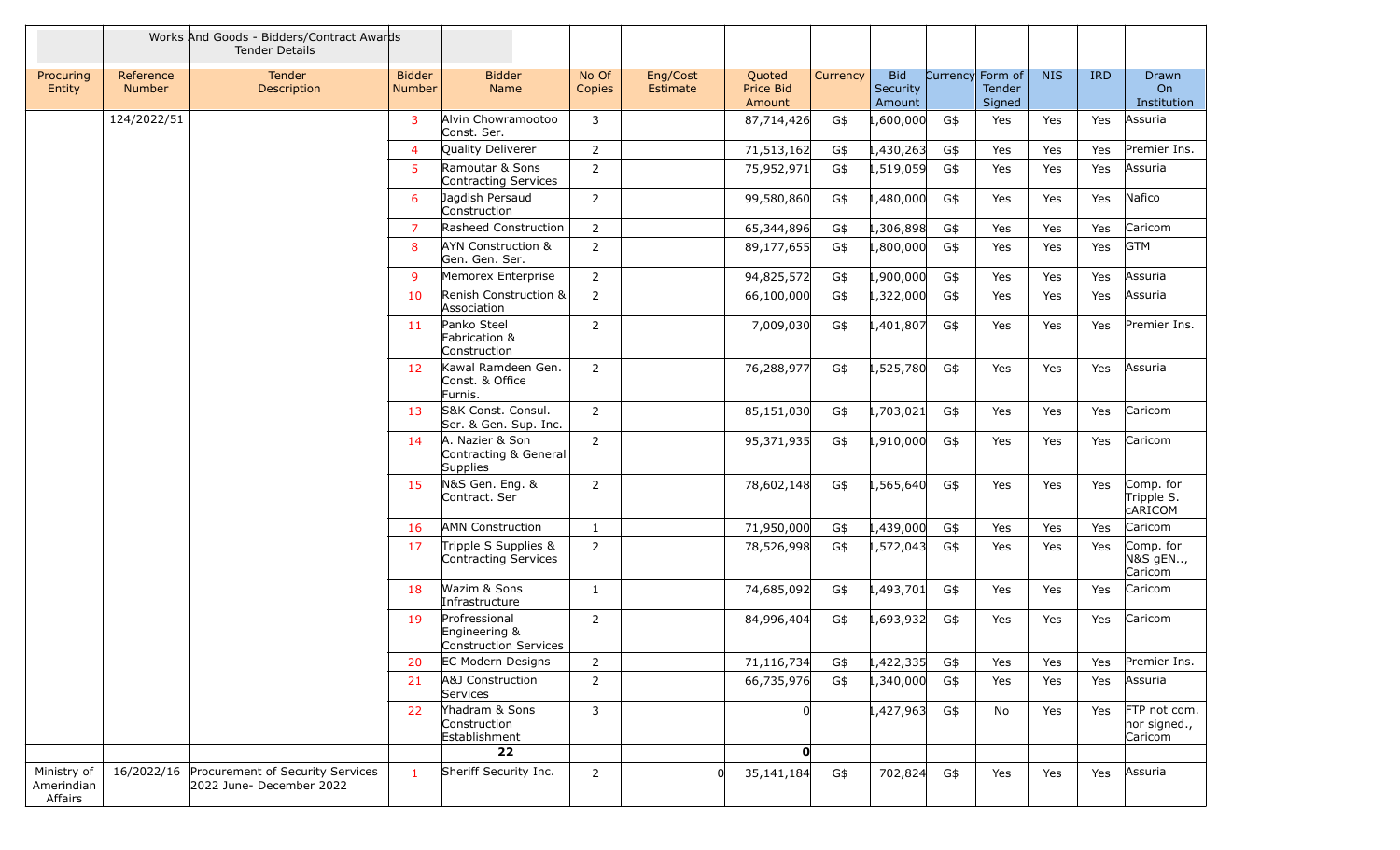|                                                     |                                                                | Works And Goods - Bidders/Contract Awards<br><b>Tender Details</b>                          |                                                  |                                                          |                 |                      |                               |          |                                  |             |                                      |            |            |                                                |
|-----------------------------------------------------|----------------------------------------------------------------|---------------------------------------------------------------------------------------------|--------------------------------------------------|----------------------------------------------------------|-----------------|----------------------|-------------------------------|----------|----------------------------------|-------------|--------------------------------------|------------|------------|------------------------------------------------|
| Procuring<br>Entity                                 | Reference<br><b>Number</b>                                     | Tender<br>Description                                                                       | <b>Bidder</b><br>Number                          | <b>Bidder</b><br>Name                                    | No Of<br>Copies | Eng/Cost<br>Estimate | Quoted<br>Price Bid<br>Amount | Currency | <b>Bid</b><br>Security<br>Amount |             | Currency Form of<br>Tender<br>Signed | <b>NIS</b> | <b>IRD</b> | Drawn<br><b>On</b><br>Institution              |
|                                                     | 16/2022/16                                                     |                                                                                             | $\overline{2}$                                   | Hoosein's Security<br>Inc.                               | $\mathbf{1}$    |                      | 44,655,624                    | G\$      | 893,112                          | G\$         | Yes                                  | Yes        | Yes        | Caricom                                        |
|                                                     |                                                                |                                                                                             | $\overline{3}$                                   | Strategic Action<br>Security Ltd                         | $\overline{2}$  |                      | 28,329,912                    | G\$      | 566,598                          | G\$         | No                                   | Yes        | Yes        | FTP Signed<br>but not<br>completed.,<br>Nafico |
|                                                     |                                                                |                                                                                             | $\overline{4}$                                   | Homesafe Security &<br>Domestic Service                  | 2               |                      | 58,398,210                    | G\$      | ,167,964                         | G\$         | Yes                                  | Yes        | Yes        | Nafico                                         |
|                                                     |                                                                |                                                                                             | 5                                                | Radar Security<br>Service & Supplies<br>Inc.             | $\overline{2}$  |                      | 52,711,776                    | G\$      | .054,236                         | G\$         | Yes                                  | Yes        | Yes        | Premier Ins                                    |
|                                                     |                                                                |                                                                                             | 6                                                | Nel Global Security<br>Inc.                              | 1               |                      | 29,377,920                    | G\$      | 587,558                          | G\$         | Yes                                  | Yes        | Yes        | Assuria                                        |
|                                                     |                                                                |                                                                                             | $\overline{7}$                                   | RK's Guyana Security<br>Services                         | $\mathbf{1}$    |                      | 31,424,328                    | G\$      | 630,000                          | G\$         | Yes                                  | Yes        | Yes        | Nafico                                         |
|                                                     |                                                                |                                                                                             | 8                                                | Amalagated Security<br>Services                          | $\overline{2}$  |                      | 36,603,029                    | G\$      | 732,061                          | G\$         | Yes                                  | Yes        | Yes        | Assuria                                        |
|                                                     |                                                                |                                                                                             | 9                                                | Sentinel Security                                        | $\overline{2}$  |                      | 31,424,328                    | G\$      | 628,487                          | G\$         | Yes                                  | Yes        | Yes        | Caricom                                        |
|                                                     |                                                                |                                                                                             | 9                                                |                                                          |                 | 28,329,912           |                               |          |                                  |             |                                      |            |            |                                                |
| Guyana<br>186/2022/21<br>Sugar<br>Corporation       | Construction of 100 Heavy Duty<br>Revetment at Uitvlugt Estate | $\mathbf{1}$                                                                                | LGS Barnes Gen.<br>Build. Const. & Civil<br>Eng. | $\overline{2}$                                           | 25,386,700      | 26,459,000           | G\$                           | 529,180  | G\$                              | Yes         | Yes                                  | Yes        | Caricom    |                                                |
|                                                     |                                                                |                                                                                             | $\overline{2}$                                   | Joshi Const. & Trans.<br>Est. Three                      | $\overline{2}$  |                      | 23,832,000                    | G\$      | 476,640                          | G\$         | Yes                                  | Yes        | Yes        | Caricom                                        |
|                                                     |                                                                |                                                                                             | 3                                                | Fazam Future<br><b>Builders</b>                          | $\overline{2}$  |                      | 24,930,600                    | G\$      | 498,612                          | G\$         | Yes                                  | No         | Yes        | Caricom                                        |
|                                                     |                                                                |                                                                                             | $\overline{4}$                                   | Pooran Manman<br>General Contracting<br>Services         | $\overline{2}$  |                      | 25,803,400                    | G\$      | 537,440                          | G\$         | Yes                                  | Yes        | Yes        | Caricom                                        |
|                                                     |                                                                |                                                                                             | -5                                               | Khan's Construction &<br>Transportation<br>Services Inc. | 1               |                      | 33,594,400                    | G\$      | 672,000                          | G\$         | Yes                                  | Yes        | Yes        | Nafico                                         |
|                                                     |                                                                |                                                                                             |                                                  | 5                                                        |                 |                      | 23,832,000                    |          |                                  |             |                                      |            |            |                                                |
|                                                     |                                                                | 241/2022/21 Rehabilitation of Cane Gantry-<br>Rose Hall Estate                              | -1                                               | Yunas Civil & Building<br>Const. Services.               | 1               | $\Omega$             | 43,281,200                    | G\$      | 880,000                          | G\$         | Yes                                  | Yes        | Yes        | Caricom                                        |
|                                                     |                                                                |                                                                                             |                                                  | $\mathbf{1}$                                             |                 |                      | 43,281,200                    |          |                                  |             |                                      |            |            |                                                |
| Ministry of<br>Tourism,<br>Industry and<br>Commerce | 31/2022/23                                                     | Market Represent Services in<br>German Speaking Markets (<br>Germany, Switzerland, Austria) | $\mathbf{1}$                                     | <b>KPRN Network GMBK</b><br>(Germany)                    | 3               |                      |                               | 0        |                                  | $\mathbf 0$ | Yes                                  | N/A        | N/A        | Financial<br>Proposal<br>submitted             |
|                                                     |                                                                |                                                                                             | $\overline{2}$                                   | Avia Reps Tourism<br>(Germany)                           | 3               |                      |                               |          |                                  |             | Yes                                  | N/A        | N/A        | Financial<br>Proposal<br>submitted             |
|                                                     |                                                                |                                                                                             | 3                                                | Global Communication<br>Experts GMBA<br>(Germany)        | $\mathbf{1}$    |                      | O                             |          |                                  |             | Yes                                  | N/A        | N/A        | Financial<br>Proposal<br>submitted             |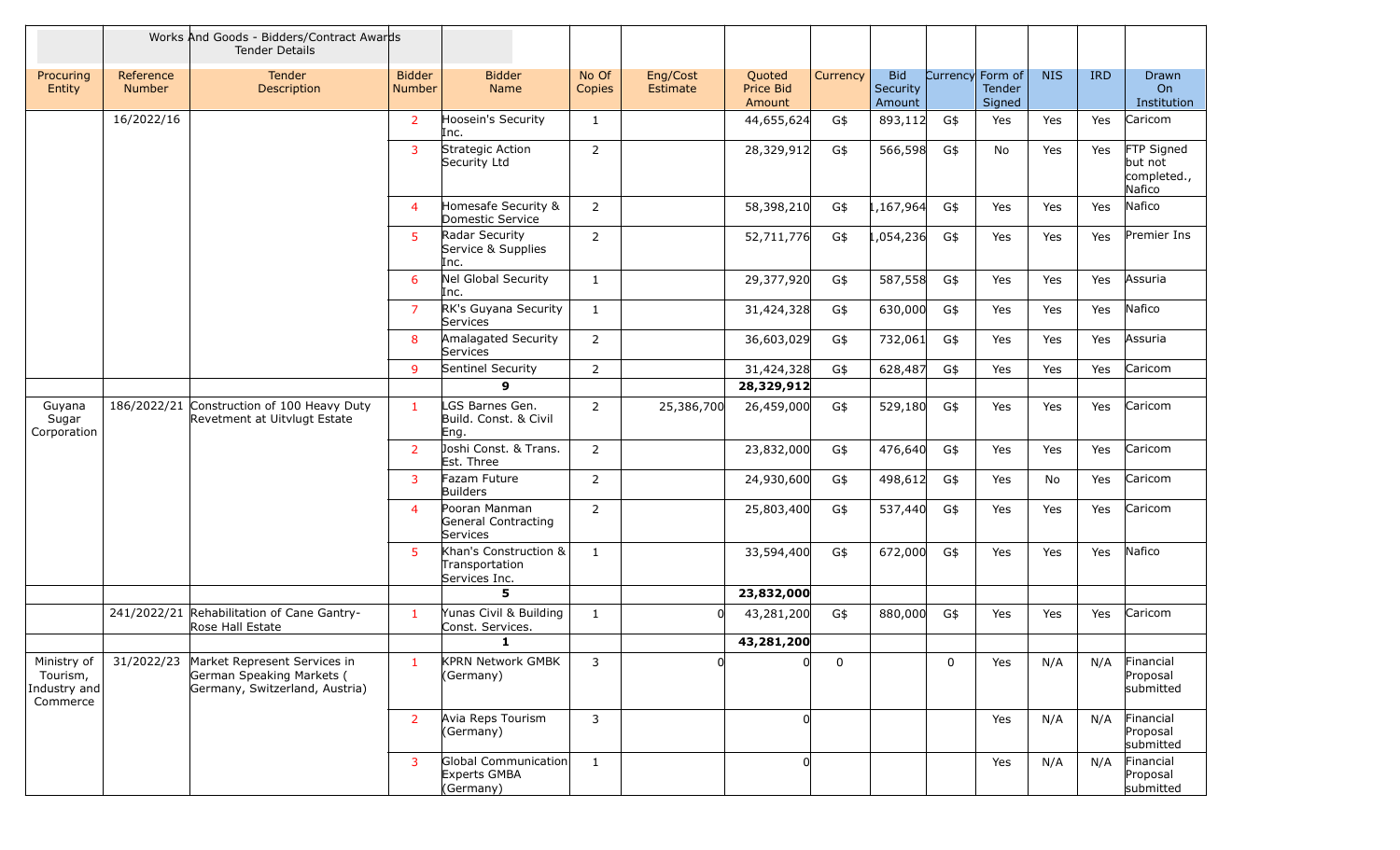|                             |                     | Works And Goods - Bidders/Contract Awards<br><b>Tender Details</b>                                                      |                         |                                                      |                 |                      |                               |             |                                  |                                      |             |              |                                        |
|-----------------------------|---------------------|-------------------------------------------------------------------------------------------------------------------------|-------------------------|------------------------------------------------------|-----------------|----------------------|-------------------------------|-------------|----------------------------------|--------------------------------------|-------------|--------------|----------------------------------------|
| Procuring<br>Entity         | Reference<br>Number | Tender<br>Description                                                                                                   | <b>Bidder</b><br>Number | <b>Bidder</b><br>Name                                | No Of<br>Copies | Eng/Cost<br>Estimate | Quoted<br>Price Bid<br>Amount | Currency    | <b>Bid</b><br>Security<br>Amount | Currency Form of<br>Tender<br>Signed | <b>NIS</b>  | <b>IRD</b>   | Drawn<br>O <sub>n</sub><br>Institution |
|                             | 31/2022/23          |                                                                                                                         | $\overline{4}$          | Fastforward Marketing<br>(Germany)                   | $\mathbf{1}$    |                      |                               |             |                                  | Yes                                  | N/A         | N/A          | Financial<br>Proposal<br>submitted     |
|                             |                     |                                                                                                                         |                         | $\overline{\mathbf{4}}$                              |                 |                      | $\mathbf{0}$                  |             |                                  |                                      |             |              |                                        |
|                             | 32/2022/23          | Market Represent Services in the<br>United Kingdom & Benelux<br>Markets                                                 | $\mathbf{1}$            | Lotus UK Integrated                                  | $\mathbf{1}$    |                      |                               | $\mathbf 0$ | $\Omega$                         | Yes                                  | N/A         | N/A          | Financial<br>Proposal<br>submitted     |
|                             |                     |                                                                                                                         | $\overline{2}$          | MMGY Hill Dalfour<br>(UK)                            | $\mathbf{1}$    |                      | U                             |             |                                  | Yes                                  | N/A         | N/A          | Financial<br>Proposal<br>submitted     |
|                             |                     |                                                                                                                         | $\overline{3}$          | Avia Reps UK Ltd &<br>Avia Reps BV<br>(NBetherlands) | $\mathbf{1}$    |                      |                               |             |                                  | Yes                                  | N/A         | N/A          | Financial<br>Proposal<br>submitted     |
|                             |                     |                                                                                                                         |                         | $\overline{\mathbf{3}}$                              |                 |                      | O                             |             |                                  |                                      |             |              |                                        |
|                             | 33/2022/23          | Market Representation Services in<br>North America                                                                      | $\mathbf{1}$            | Emerging Destination<br>Inc. (USA)                   | $\overline{2}$  |                      |                               | $\mathbf 0$ | $\Omega$                         | Yes                                  | N/A         | N/A          | Financial<br>Proposal<br>submitted     |
|                             |                     |                                                                                                                         | <sup>2</sup>            | Zapwater<br>Communication Inc.<br>(USA)              | $\mathbf{1}$    |                      | O                             |             |                                  | Yes                                  | N/A         | N/A          | Financial<br>Proposal<br>submitted     |
|                             |                     |                                                                                                                         | $\overline{3}$          | Market Place<br>Excellence<br>Corporation (USA)      | $\mathbf{1}$    |                      |                               |             |                                  | Yes                                  | N/A         | N/A          | Financial<br>Proposal<br>submitted     |
|                             |                     |                                                                                                                         |                         | 3                                                    |                 |                      | O                             |             |                                  |                                      |             |              |                                        |
| Ministry of<br>Public Works | 34/2022/31<br>Fin   | Consultancy Services for<br>Construction Supervision for the<br>New Demerara Harbour Bridge<br>Nandy Park to La Grange) | $\mathbf{1}$            | Fig Brid. Insp., E&A<br>Consul, Dan. B. &<br>Ass.    |                 |                      | 459,460                       | $USD$ \$    |                                  |                                      |             |              | Estimated<br>Local Tax.                |
|                             |                     |                                                                                                                         | -1                      | Fig Brid. Insp., E&A<br>Consul, Dan. B. &<br>Ass.    | 3               | <sup>n</sup>         | 7,739,312 USD \$              |             | $\mathbf 0$                      | Yes                                  | $\mathbf 0$ | $\mathbf{0}$ | $\vert$ Excluding Tax $\vert$          |
|                             |                     |                                                                                                                         | 2                       | Rites Ltd & CB<br>Associates Ltd                     |                 |                      | 2,026,804                     | USD \$      |                                  |                                      |             |              | Estimated<br>local tax                 |
|                             |                     |                                                                                                                         | $\overline{2}$          | Rites Ltd & CB<br>Associates Ltd                     | 3               |                      | 9,412,830                     | USD \$      |                                  | Yes                                  |             |              | Excluding<br>Local &<br>Indirect Tax   |
|                             |                     |                                                                                                                         |                         | 3 Dryrock Accuitas<br>Consortium                     |                 |                      | 2,630,925 USD \$              |             |                                  |                                      |             |              | Estimated<br>Local Taxes               |
|                             |                     |                                                                                                                         | $\overline{3}$          | Dryrock Accuitas<br>Consortium                       | 3               |                      | 11,665,806 USD \$             |             |                                  | Yes                                  |             |              | Excluding<br>Taxes                     |
|                             |                     |                                                                                                                         | $\overline{4}$          | WSP Del Istmo S:De<br>R.L Infinity Ser. Inc.         |                 |                      | $1,131,976$ USD \$            |             |                                  |                                      |             | N/A          | Estimated<br>Local Taxes               |
|                             |                     |                                                                                                                         | $\overline{4}$          | WSP Del Istmo S:De<br>R.L Infinity Ser. Inc.         | 3               |                      | 6,774,360 USD \$              |             |                                  | Yes                                  |             |              |                                        |
|                             |                     |                                                                                                                         | 5 <sup>5</sup>          | Egis Group<br>Consortium                             | $\mathsf{3}$    |                      | 5,236,888 USD \$              |             |                                  | Yes                                  |             |              | Excluding<br>Taxes                     |
|                             |                     |                                                                                                                         | 5 <sup>1</sup>          | Egis Group<br>Consortium                             |                 |                      | $1,396,503$ USD \$            |             |                                  |                                      |             |              | Estimated<br>Local Taxes               |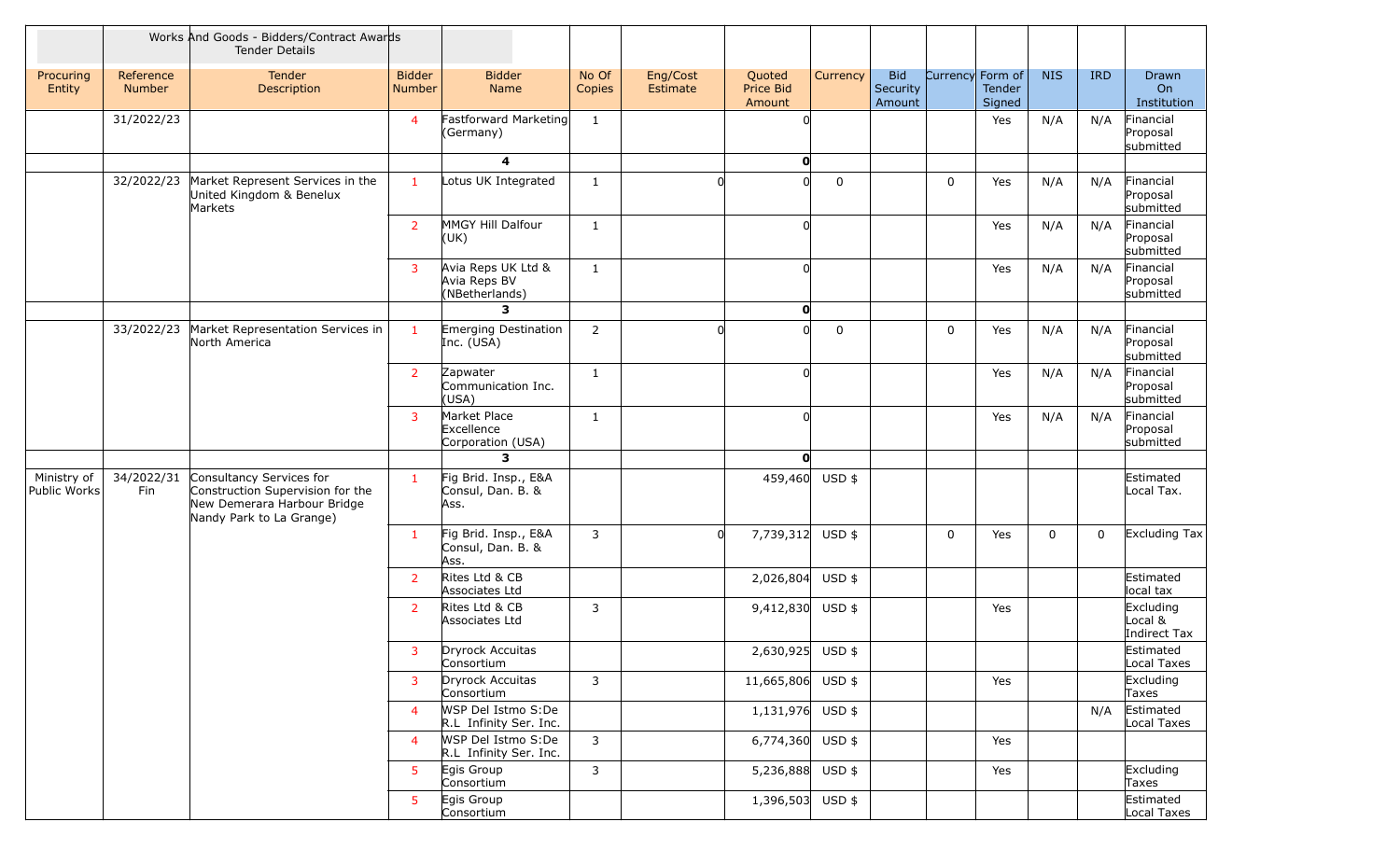|                                |                     | Works And Goods - Bidders/Contract Awards<br><b>Tender Details</b>                     |                         |                                                      |                 |                      |                               |          |                                  |             |                                      |            |            |                                                |
|--------------------------------|---------------------|----------------------------------------------------------------------------------------|-------------------------|------------------------------------------------------|-----------------|----------------------|-------------------------------|----------|----------------------------------|-------------|--------------------------------------|------------|------------|------------------------------------------------|
| Procuring<br>Entity            | Reference<br>Number | <b>Tender</b><br>Description                                                           | <b>Bidder</b><br>Number | <b>Bidder</b><br>Name                                | No Of<br>Copies | Eng/Cost<br>Estimate | Quoted<br>Price Bid<br>Amount | Currency | <b>Bid</b><br>Security<br>Amount |             | Currency Form of<br>Tender<br>Signed | <b>NIS</b> | <b>IRD</b> | Drawn<br>O <sub>n</sub><br>Institution         |
|                                | 34/2022/31<br>Fin   |                                                                                        | 6                       | Polite Ingegneria<br>Ed & SRKN'gineering<br>& Ass.   |                 |                      | 440,000                       | USD \$   |                                  |             |                                      |            |            | Estimated<br>Local Taxes                       |
|                                |                     |                                                                                        | 6                       | Polite Ingegneria<br>Ed & SRKN'gineering<br>& Ass.   | $\mathbf{3}$    |                      | 4,400,000                     | $USD$ \$ |                                  |             |                                      |            |            | Excluding<br>Taxes                             |
|                                |                     |                                                                                        | $\overline{7}$          | Raise Int'l Lc Cemco,<br>Santec Con. Int'l LLC       |                 |                      | 2,192,676                     | $USD$ \$ |                                  |             |                                      |            |            | Estimated<br>Local Tax                         |
|                                |                     |                                                                                        | $\overline{7}$          | Raise Int'l Lc Cemco,<br>Santec Con. Int'l LLC       | 3               |                      | 15,661,973                    | USD \$   |                                  |             | Yes                                  |            | N/A        | Excluding Tax                                  |
|                                |                     |                                                                                        | 8                       | Daraya Enterprises<br>Ltd & BCC<br>EDngineering LLC  |                 |                      |                               |          |                                  |             |                                      |            |            | Est. pricxe for<br>tax will be<br>dis. at neg. |
|                                |                     |                                                                                        | 8                       | Daraya Enterprises<br>Ltd & BCC<br>EDngineering LLC  | $\mathbf{3}$    |                      | 16,458,213                    | $USD$ \$ |                                  |             | Yes                                  |            |            | Excluding<br>Taxes                             |
|                                |                     |                                                                                        |                         | 16                                                   |                 |                      | O                             |          |                                  |             |                                      |            |            |                                                |
| Guyana<br>Energy<br>Agency     | 51/2022/01          | Supply and Delivery of Six Electric<br>Vehicle Charging Stations for the<br><b>GEA</b> | $\mathbf{1}$            | United Indep.<br>Petroleum Markeing<br>Co. Ltd (T&T) | $\mathbf{3}$    |                      | 45,730,281                    | G\$      |                                  | $\mathbf 0$ | Yes                                  | N/A        | N/A        | No. Bid. Sec.<br>Seen.                         |
|                                |                     |                                                                                        | $\overline{2}$          | <b>BM Soat Autosales</b>                             | $\overline{2}$  |                      | 21,060,216                    | G\$      | 421,204                          | G\$         | Yes                                  | Yes        | Yes        | Caricom                                        |
|                                |                     |                                                                                        | $\overline{3}$          | Excel Logistics &<br>Management Ser.<br>Guy. Inc.    | $\overline{2}$  |                      | 126,048                       | $USD$ \$ |                                  |             | Yes                                  | Yes        | No         | No Bid. Sec.<br>Seen.                          |
|                                |                     |                                                                                        | $\overline{4}$          | Apan Energry Services<br>Inc.                        | $\mathsf{3}$    |                      | 94,093,981                    | G\$      | 1,881,880                        | G\$         | Yes                                  | Yes        | Yes        | Premier Ins.                                   |
|                                |                     |                                                                                        | 5                       | Beta Group Guyana<br>Inc.                            | 3               |                      | 3,355,195                     | G\$      | 675,800                          | G\$         | Yes                                  | Yes        | Yes        | Caricom<br>(Copy)                              |
|                                |                     |                                                                                        | 6                       | Tels Engineering<br>Services                         | 3               |                      | 51,102,000                    | G\$      | 1,200,000                        | G\$         | Yes                                  | Yes        | Yes        | Assuria                                        |
|                                |                     |                                                                                        | $\overline{7}$          | PBS Technologies<br>Guyana Inc.                      | $\mathsf{3}$    |                      | 28,052,042                    | G\$      | 561,048                          | G\$         | Yes                                  | Yes        | Yes        | Nafico                                         |
|                                |                     |                                                                                        |                         | $\overline{\mathbf{z}}$                              |                 |                      | 126,048                       |          |                                  |             |                                      |            |            |                                                |
| Guyana<br>Revenue<br>Authority | 65/2022/03          | Construction of Living Quarters,<br>Moleson Creek Region 6                             | $\mathbf{1}$            | Satken Construction                                  | $\overline{2}$  | 36,350,860           | 31,750,400                    | G\$      | 635,008                          | G\$         | Yes                                  | Yes        | Yes        | Premier Ins.                                   |
|                                |                     |                                                                                        | $\overline{2}$          | Sawa Investment                                      | $\overline{2}$  |                      | <sub>0</sub>                  |          | 800,000 G\$                      |             | No                                   | Yes        | Yes        | FTP not com.<br>but stamp.,<br>Premier Ins     |
|                                |                     |                                                                                        | $\mathbf{3}$            | JR Engineering<br>Solution                           | $\overline{2}$  |                      | 33,500,000                    | G\$      | 670,000                          | G\$         | Yes                                  | Yes        | Yes        | Diamond                                        |
|                                |                     |                                                                                        | $\overline{4}$          | S&K Const. Consul.<br>Ser. & Gen. Sup. Inc.          | $\overline{2}$  |                      | 55,988,359                    | G\$      | 1,119,767                        | G\$         | Yes                                  | Yes        | Yes        | Caricom                                        |
|                                |                     |                                                                                        | 5 <sup>5</sup>          | SR Bigsoondial<br>Contracting                        | $\overline{2}$  |                      | 30,838,200                    | G\$      | 617,764                          | G\$         | Yes                                  | Yes        | Yes        | Premier Ins.                                   |
|                                |                     |                                                                                        | 6                       | Anil Lalsa<br>Construction                           | $\overline{2}$  |                      | 46,461,030                    | G\$      | 929,240                          | G\$         | Yes                                  | Yes        | Yes        | Assuria                                        |